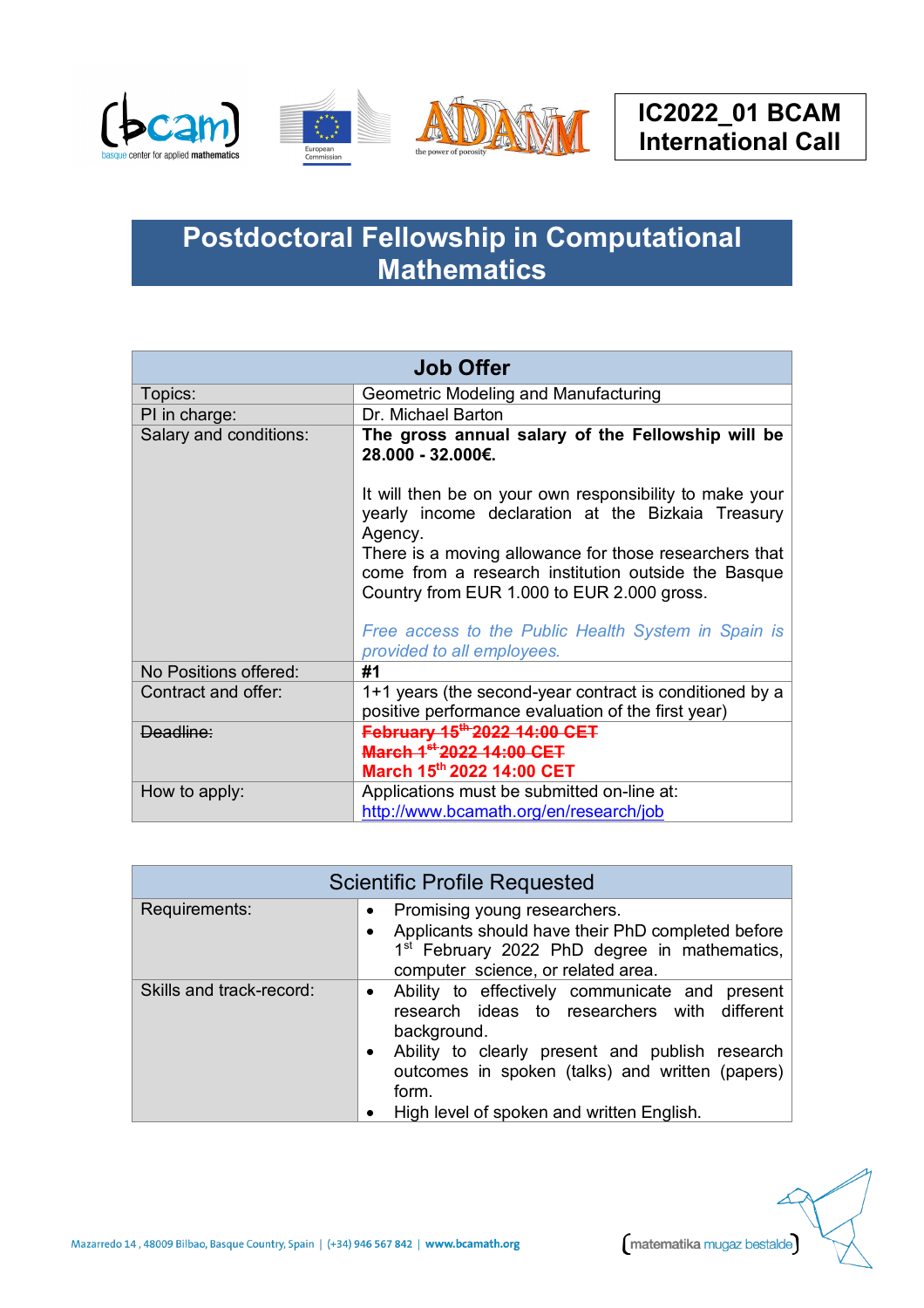





|                     | Good communication and interpersonal skills.<br>$\bullet$                                                                                                                                                                                                                                                                                                                                                                                                                                                                                                |
|---------------------|----------------------------------------------------------------------------------------------------------------------------------------------------------------------------------------------------------------------------------------------------------------------------------------------------------------------------------------------------------------------------------------------------------------------------------------------------------------------------------------------------------------------------------------------------------|
| Scientific Profile: | The researcher will work on a research project in the<br>framework of ADAM^2: Analysis, Design and<br>Manufacturing, using Microstructures, funded by FET<br>Open Project #862025. Possible research topics<br>include, but are not limited to: simulations of 5-axis<br>hybrid manufacturing, in particular 3D printing and 5-<br>axis computer numerically controlled (CNC) machining,<br>free-form surface rationalization, and tool-shape<br>design and optimization. Previous experience in<br>geometric modeling projects is particularly welcome. |

| <b>Application and Selection Process</b> |                                                                                                                                                                                                                                                                                                                                                                                                                                                 |
|------------------------------------------|-------------------------------------------------------------------------------------------------------------------------------------------------------------------------------------------------------------------------------------------------------------------------------------------------------------------------------------------------------------------------------------------------------------------------------------------------|
| <b>Formal Requirements:</b>              | The selected candidate must have applied before the<br>deadline<br>online<br>at<br>the<br>webpage<br>application<br>http://www.bcamath.org/en/research/job<br>The candidates that do not fulfil the mandatory<br>requirements will not be evaluated with respect to their                                                                                                                                                                       |
|                                          | scientific profile.                                                                                                                                                                                                                                                                                                                                                                                                                             |
| Application:                             | Required documents:<br><b>CV</b><br>Letter of interest<br>2 recommendation letters<br>Statement of past and proposed future research<br>(2-3 pages). Future research statement should<br>relate to the topics of ADAM^2.                                                                                                                                                                                                                        |
| Evaluation:                              | Based on the provided application documents of each<br>candidate, the evaluation committee will evaluate<br>qualitatively: the adaption of the previous training and<br>career to the profile offered, the recommendation letters,<br>the main results achieved (papers, proceedings, etc.),<br>the statement of past and proposed future research and<br>other merits; taking in account the alignment of these<br>items to the topic offered. |
| Incorporation:                           | 1 <sup>st</sup> March 2022, <b>or as soon as possible thereafter.</b>                                                                                                                                                                                                                                                                                                                                                                           |

| Incorporation: | 1 <sup>st</sup> March 2022, or as soon as possible thereafter.                                                                     |
|----------------|------------------------------------------------------------------------------------------------------------------------------------|
|                | The BCAM postdoctoral contract will start when the<br>selected candidate has finished the PhD, i.e. after<br>dissertation defence. |

Mazarredo 14, 48009 Bilbao, Basque Country, Spain | (+34) 946 567 842 | www.bcamath.org

matematika mugaz bestalde